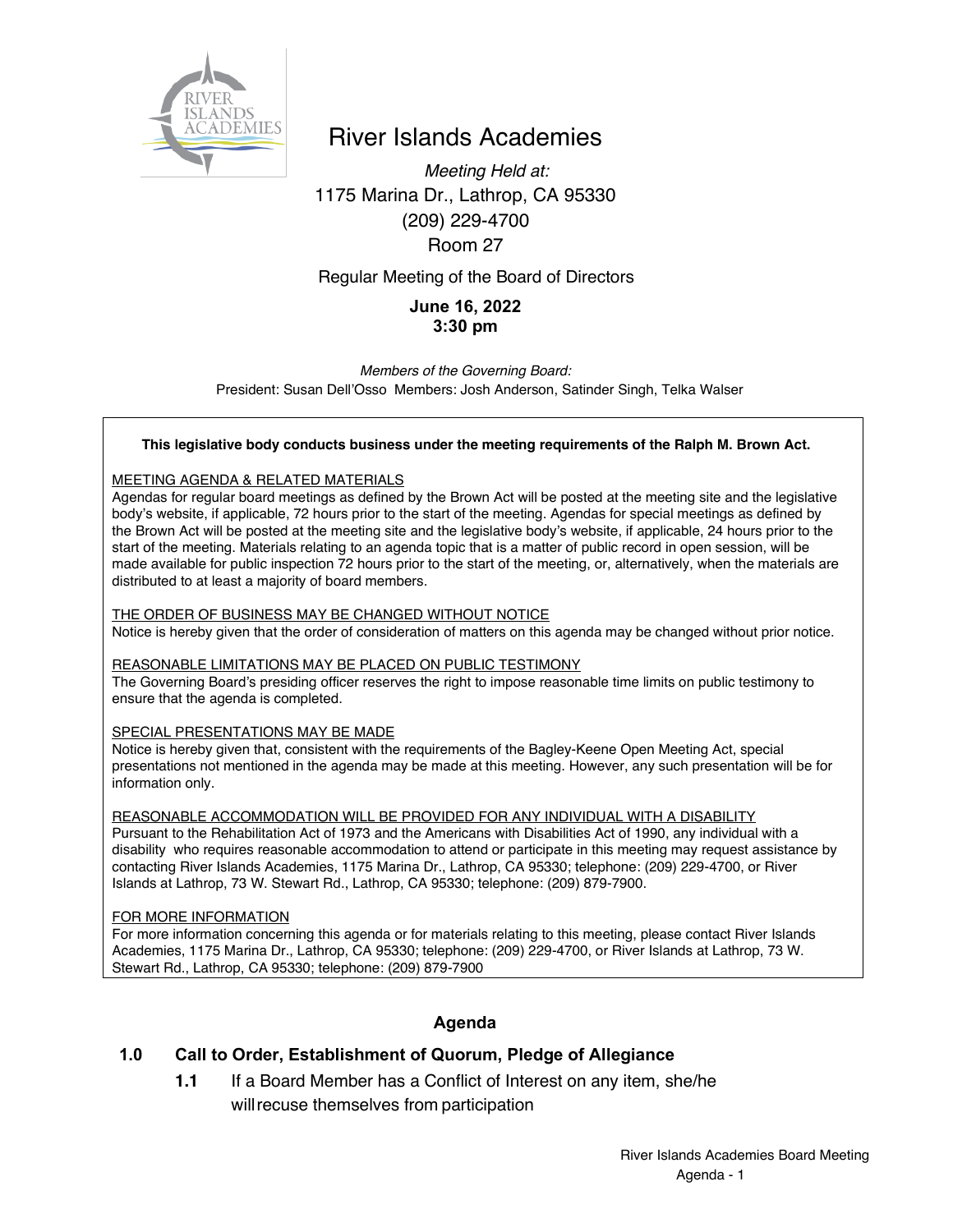- **1.2** Approval of Agenda
- **1.3** Communications to the Board
- **1.4** Public Comment

# **2.0 Consent Calendar**

- **2.1** Meeting Minutes: April 19, 2022
- **2.2** Check Registers: April 2022; May 2022

# **3.0 Action Items**

# **Items Scheduled for Discussion and/or Action**

- **3.1** UPK Update/enrollment window guidance
- **3.2** Approve Board Policy Instruction No. 6152.1: High School Math Placement
- **3.3** Approve Board Policy Instruction No. 6146.1: High School Graduation Requirements
- **3.4** Approve Board Policy- Personnel No. 4113: Assignments
- **3.5** Approve Administrative Regulation- Personnel No. 4113: Assignments
- **3.6** Approve Plan for Committee on Assignments
- **3.7** Approve EdTec Contract for 2022-23
- **3.8** Approve the Mascot & Colors for EPIC Academy and River Islands High School
- **3.9** 2021-22 School-Wide Data Reports
	- 3.9.1 River Islands Technology Academy
	- 3.9.2 STEAM Academy
- **3.10** Approve the 2021-24 Local Control and Accountability Plans
	- 3.10.1 River Islands Technology Academy Plan
	- 3.10.2 STEAM Academy Plan
	- 3.10.3 EPIC Academy Plan
	- 3.10.4 River Islands High School
- **3.11** Approve the 2022-23 Budgets
	- 3.11.1 River Islands Technology Academy
	- 3.11.2 STEAM Academy
	- 3.11.3 EPIC Academy
	- 3.11.4 River Islands High School
- **3.12** Approve the 2022-23 Education Protection Act (EPA) Resolution
	- 3.12.1 River Islands Technology Academy EPA Spending Plan
	- 3.12.2 STEAM Academy EPA Spending Plan
	- 3.12.3 EPIC Academy EPA Spending Plan
	- 3.12.4 River Islands High School